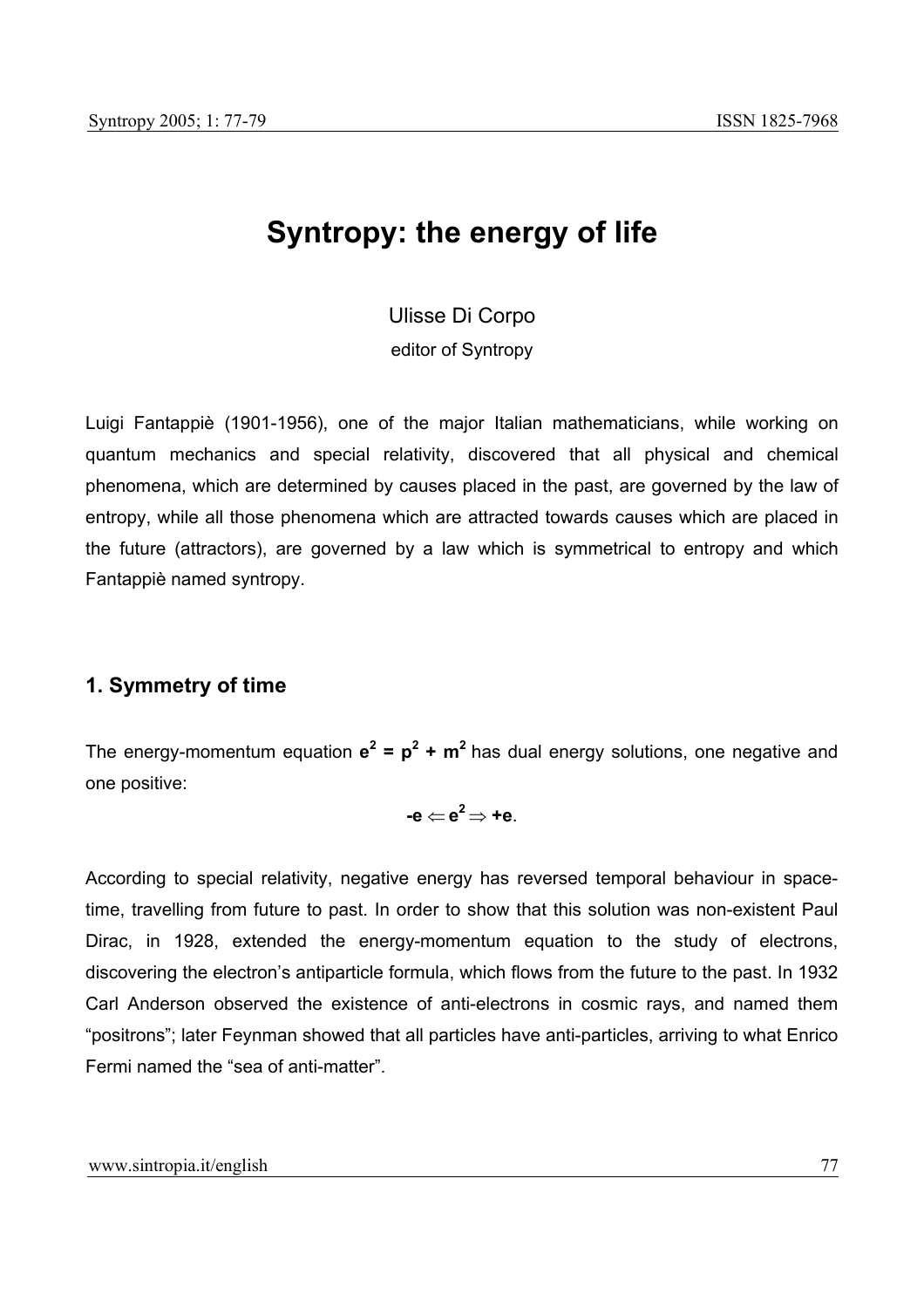The discovery of anti-particles leads to a concept of time where past, present and future coexist; this discovery can be considered as important as the other great counter-intuitive discoveries of science:

- $\triangleright$  it was intuitive to imagine the Earth flat but counter-intuitive to imagine it round;
- $\triangleright$  it was intuitive to imagine the Sun orbiting the Earth, but counter-intuitive to imagine the Earth orbiting the Sun.

Now we observe a new counter-intuitive discovery:

 $\triangleright$  it is intuitive to imagine time flowing from the past to the future, but counter-intuitive to imagine the past, present and future which co-exist!

The solution which travels forward (past ⇒ future) is called *retarded potentials*, whereas the one which travels backwards (past ⇐ future) is called *advanced potentials*.

### **2. Syntropy**

At the beginning of 1940 Luigi Fantappiè, working on quantum mechanics and special relativity, found that:

- 1. the solution of the retarded potentials, which describes waves diverging from a source located in the past, is governed by *entropy*;
- 2. the solution of the anticipated potentials, which describes waves converging towards a source located in the future (attractor), is governed by a principle symmetrical to entropy which Fantappiè named *syntropy.*

Entropic phenomena are governed by the second law of thermodynamics according to which a system tends towards homogeneity and disorder.